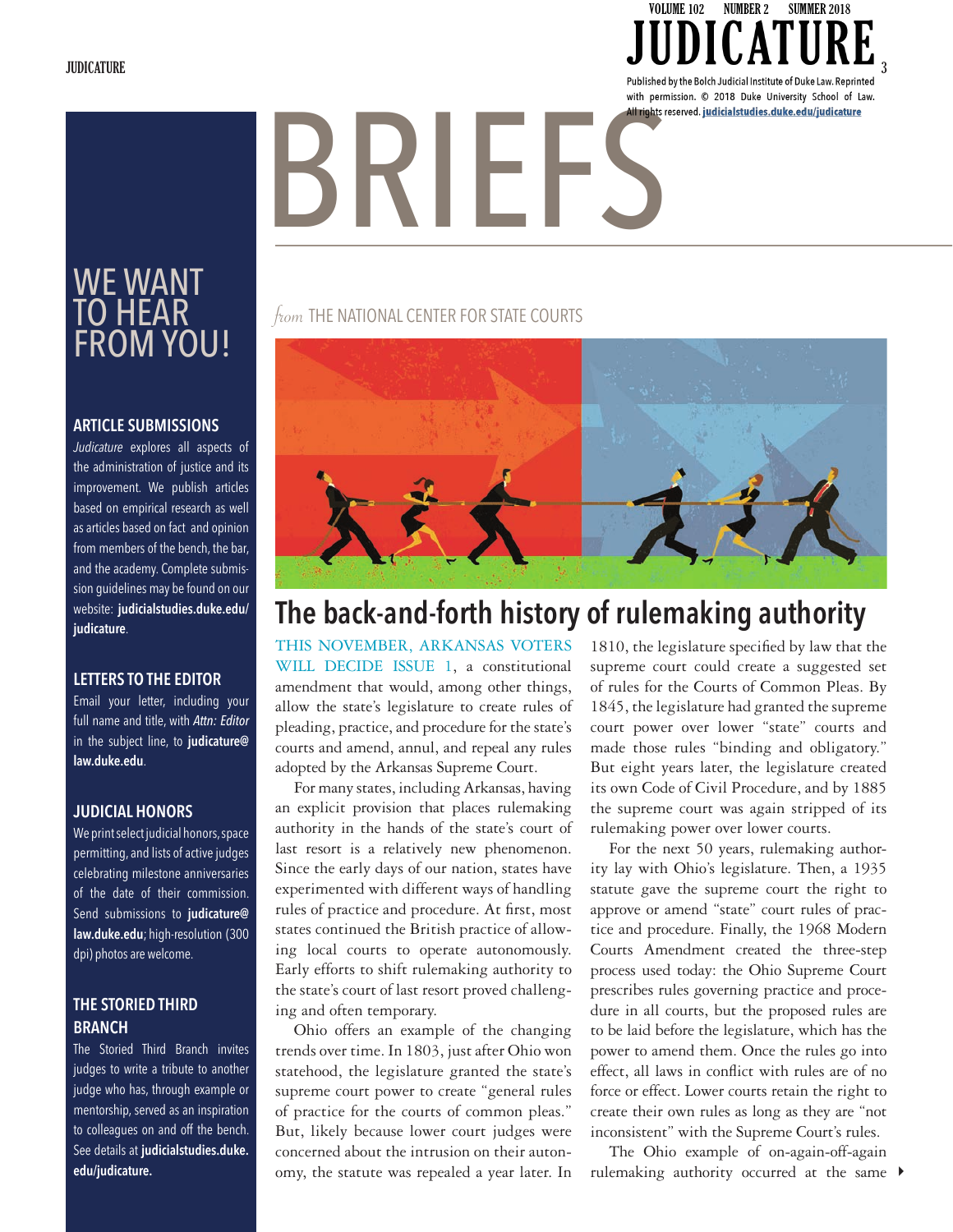## $\left\{\left\{\left\{\right\}\right\}\right\}$  **b**  $\left\{\left\{\right\}\right\}$  **b**  $\left\{\left\{\right\}$  **b**  $\left\{\left\{\right\}\right\}$  **b**  $\left\{\left\{\right\}\right\}$  **b**  $\left\{\left\{\right\}\right\}$  **b**  $\left\{\left\{\left\{\right\}\right\}$  **b**  $\left\{\left\{\left\{\right\}\right\}\right\}$  **b**  $\left\{\left\{\left\{\right\}\right\}\right\}$  **b**  $\left\{\left\{\left\{\left\{\right\}\right\}\right\}\$

time state legislatures sought to simplify practice and procedure themselves. For example, the Field Code, the 1848 New York Code of Civil Procedure named for its lead author and proponent David Dudley Field, reformed and codified the common law practices of New York courts (many of which were retained from the time of the Revolution) and merged law and equity. But the reform turned sour as the legislature became arguably too involved. The Field Code adopted in 1848 consisted of approximately 390 sections; by 1909, it had 3,000-plus sections and was decried as an example of legislative revision "gone mad."

In the 1900s, groups such as the American Bar Association and the American Judicature Society began to believe that the authority to create rules of practice and procedure should rest within the judiciary itself, but they were divided on how the power should be administered. A 1909 ABA committee suggested the courts of last resort should "so far as possible" have the power, but only as that was consistent with home rule and local independence. Some critics argued that handing the power to the court of last resort would stymie reform because justices of the high court, who tended to be older, had "reached an age in life when all change seems abhorrent."

The American Judicature Society was largely responsible for the solution proposed in Bulletin VII-A (1917), which outlined a system of constitutional language for a "unified" court system. It used much of the language of Great Britain's Judicature Acts of 1873 and 1875, written in constitutional provisions that could avoid the tug of war states faced with legislatures. Rather than give the power to the court of last resort, however, AJS proposed giving rulemaking authority to a Judicial Council chaired by the chief justice of the state and made up of the top judges in the



state, similar to a proposal of the 1873 Judicature Act but granting a Judicial Conference (made up of all judges in the state) the power to change Judicial Council rules by majority vote (copying the 1875 Judicature Act language). The legislature could adopt a "short practice act," but when a statute and court rule conflicted, the rule would trump the law.

Since then, three broad trends have emerged. First, the federal Rules Enabling Act was enacted in 1934, granting the federal Judicial Conference power to create Rules of Civil Procedure (and, later, rules for criminal procedure, etc.). This did not completely resolve tension between the branches, however: Congress refused to allow the Federal Rules of Evidence to go into effect in the 1970s, instead enacting their own version. States looked to the language of the Enabling Act for adopting their constitutional provisions, while state high courts looked at adopting, either partially or wholesale, the federally developed civil procedure and similar rules.

Second, debate continued over whether a judicial council or the court of last resort would have power to promulgate rules. For example, Georgia's 1986 constitution provides its supreme court with the power

to adopt uniform court rules. However, each "class" of court has a separate Judicial Council made up of the judges from that court, such as the Council of Superior Court Judges. The state's supreme court may only adopt a rule "with the advice and consent of the council of the affected class or classes of trial courts."

Third, legislatures have made change challenging. Most constitutional amendments to deprive the legislature of power over rules of practice or procedure had to come from the legislature itself, through constitutional conventions or by initiative in states where such efforts are permitted. For this reason, states that have achieved some level of explicit constitutional rulemaking authority in their state constitution have done so either through a constitutional convention or, if through the legislature, via an omnibus rewrite of their judiciary article. Examples of the latter include Alabama (Amendment 328, adopted by voters in 1973) and more recently Arkansas (Amendment 80, adopted by voters in 2000).

Today, the states can be divided into three broad types with respect to the explicit, exclusive placement of constitutional rulemaking authority within the judiciary (and more specifically the court of last resort).

Type I states, of which there are 13, have explicit and exclusive constitutional language granting the judiciary, a judicial council, or the supreme court rulemaking power. Michigan is an example here; its constitution provides: "The supreme court shall by general rules establish, modify, amend and simplify the practice and procedure in all courts of this state."

Type II states have explicit language in their constitution granting rulemaking authority to the courts but allowing the legislature to intervene. These 22 states generally fall into two subtypes: